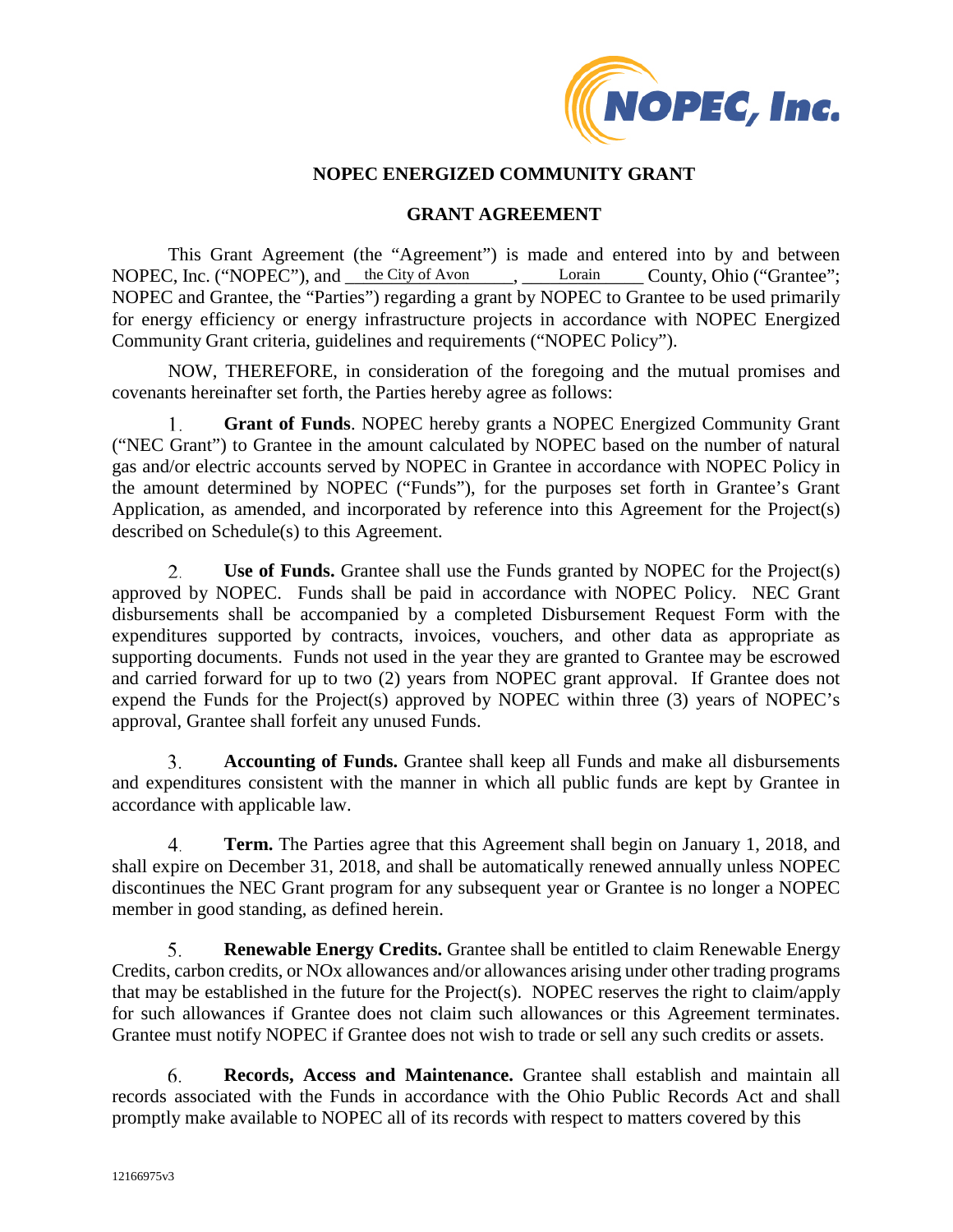7. Agreement, and for NOPEC to audit, examine and make copies from such records. Grantee agrees to share and release all of its utility and other data with NOPEC, Inc. and NOPEC and its consultant(s) in order to measure, verify and otherwise track savings from energy efficiency and for such other related uses as NOPEC shall require.

**Property and Equipment Purchases.** All items purchased by Grantee from the 8. Funds granted herein are and shall remain the property of Grantee.

**Inability to Perform.** In the event that Grantee does not or cannot complete the 9. Project(s) or perform its obligations under this Agreement, Grantee shall immediately notify NOPEC in writing. NOPEC, with the approval of the Committee formed to award NEC Grants (the "Committee"), and Grantee shall jointly identify Project amendments or suitable Project(s) that meet NOPEC Policy.

10. **Dispute Resolution.** In the event Grantee desires clarification or explanation of, or disagrees with, any matter concerning the Agreement, or the interpretation or application of any and all federal or state statutes, rules, regulations, laws or ordinances, the matter must be submitted in writing to NOPEC, which shall convene the Committee to review and decide the matter. All decisions of the Committee shall be final and binding upon Grantee, and non-appealable.

#### **Termination.**  11.

(a) If NOPEC determines that Grantee has failed to perform any requirements of this Agreement, or if Grantee is in default under any provision of this Agreement, or upon just cause, as shall be determined by the Committee, NOPEC, upon approval by the Committee, may terminate the Agreement at any time after providing Grantee with written notice and a period of at least thirty (30) days to cure any and all defaults under this Agreement. During such thirty day cure period, Grantee shall incur only those obligations or expenditures which are necessary to enable Grantee to continue to achieve compliance with the terms of this Agreement.

(b) This Agreement shall automatically terminate if Grantee is not a NOPEC member in good standing. A NOPEC member in good standing means a Northeast Ohio Public Energy Council member whose residents are receiving service from Northeast Ohio Public Energy Council's natural gas or electric aggregation program and which has not provided written notice to withdraw from such Northeast Ohio Public Energy Council's natural gas or electric aggregation program.

#### $12.$ **Effects of Termination.**

(a) Within sixty (60) days after termination of this Agreement, Grantee shall surrender all reports, data, documents, and other materials assembled and prepared pursuant to this Agreement which shall become the property of NOPEC. Upon surrender of such material, Grantee shall receive Funds only as to a Project that had been approved for a NEC Grant by NOPEC prior to such termination.

(b) The Committee also may withhold final installment payment of the Funds or require Grantee to return all or any part of the Funds awarded if Grantee is found to have violated the provisions of this Agreement. Notwithstanding any other provision in this Agreement, if Grantee either withdraws from membership in the Northeast Ohio Public Energy Council or from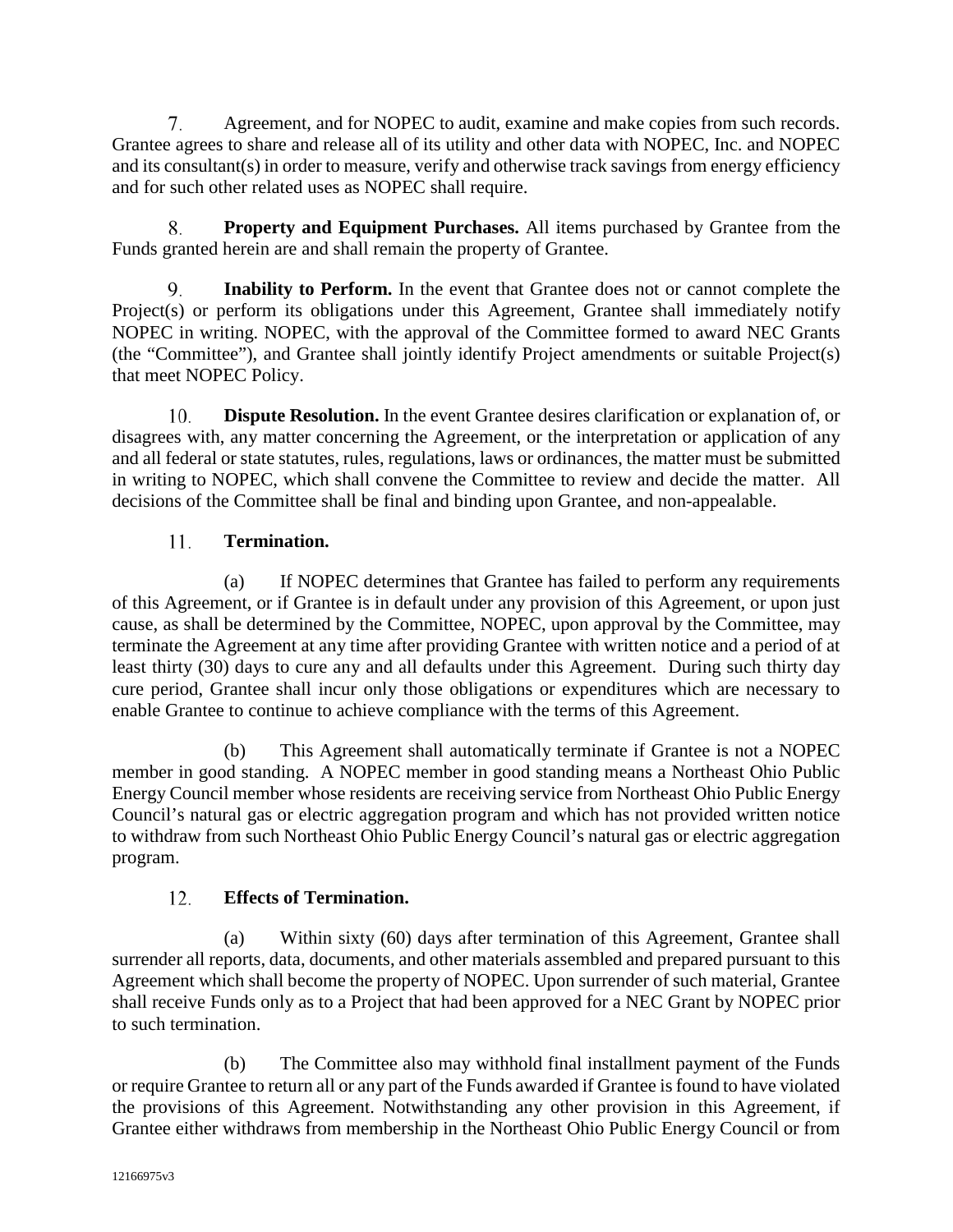its electric or natural gas aggregation program(s), Grantee shall no longer be eligible for any NEC Grants. The provisions of this paragraph are in addition to the termination provisions of this Agreement and to any payments required under the Northeast Ohio Public Energy Council Bylaws and the Northeast Ohio Public Energy Council of Governments Agreement with its member communities in connection with any such withdrawal.

13. **Liability.** Grantee shall maintain, or cause any vendors or subcontractors to maintain, all required liability and property insurance to cover actionable legal claims for liability or loss which are the result of injury to or death of any person, damage to property caused by the negligent acts or omissions, or negligent conduct of the Grantee. To the extent permitted by law, in connection with activities conducted in connection with this Agreement. Grantee agrees to defend NOPEC and pay any judgments and costs arising out of such negligent acts or omissions, and nothing in this Agreement shall impute or transfer any liability of any nature whatsoever from Grantee to NOPEC, Inc. or the Northeast Ohio Public Energy Council.

 $14$ **Compliance with Laws.** Grantee agrees to comply with all applicable federal, state, and local laws in the performance of the Project. Grantee is solely responsible for payments of all unemployment compensation, insurance premiums, workers' compensation premiums, all income tax deductions, social security deductions, and any and all other taxes or payroll deductions required for all employees engaged by Grantee on the performance of the work authorized by this Agreement.

#### 15. **Miscellaneous.**

(a) Governing Law. The laws of the State of Ohio shall govern this Agreement. All actions regarding this Agreement shall be venued in a court of competent subject matter jurisdiction in Cuyahoga County, Ohio.

(b) Entire Agreement. This Agreement and any documents referred to herein constitute the complete understanding of the Parties and merge and supersede any and all other discussions, agreements and understandings, either oral or written, between the Parties with respect to the subject matter hereof.

(c) Severability. Whenever possible, each provision of this Agreement shall be interpreted in such manner as to be effective and valid under applicable law, but if any provision of this Agreement is held to be prohibited by or invalid under applicable law, such provision shall be ineffective only to the extent of such prohibition or invalidity, without invalidating the remainder of such provisions of this Agreement.

(d) Notices. All notices, consents, demands, requests and other communications which may, or are required to be, given hereunder shall be in writing and delivered to the addresses set forth hereunder or to such other address as the other party hereto may designate from time to time: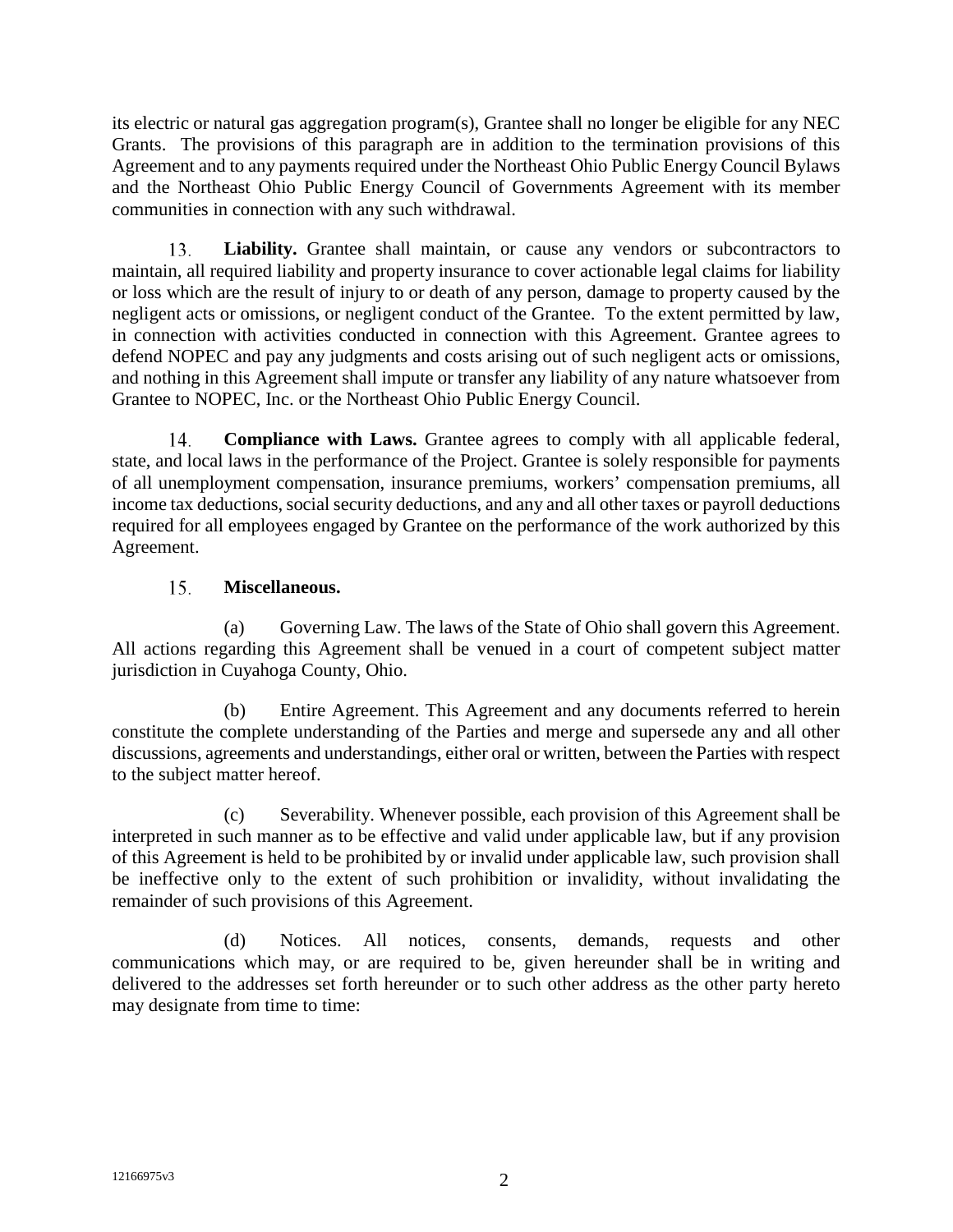In case of NOPEC, to:

Charles W. Keiper, II President NOPEC, Inc. 31360 Solon Road Suite 33 Solon, OH 44139

In case of Grantee, to:

Fiscal Officer (or other position) Avon , Ohio 44011 William D. Logan, Finance Director 36080 Chester Road

(e) Amendments or Modifications. Either party may at any time during the term of this Agreement request amendments or modifications. Requests for amendment or modification of this Agreement shall be in writing and shall specify the requested changes and justification therefor. The Parties shall review the request for modification in terms of the Project and NOPEC Policy. Should the Parties consent to modification of the Agreement, then an amendment shall be drawn, approved, and executed in the same manner as the original Agreement.

(f) Headings. Section headings contained in this Agreement are inserted for convenience only and shall not be deemed to be a part of this Agreement.

(g) Assignment. Neither this Agreement nor any rights, duties or obligations described herein, shall be assigned or subcontracted by Grantee without the prior express written consent of NOPEC.

(h) Authority. The undersigned represents and warrants to the other that each has all the necessary legal power and authority to enter into this Agreement. Grantee further represents and warrants to NOPEC that it has received all necessary approvals from Grantee's legislative authority for Grantee to accept the NEC Grant and enter into this Agreement.

(i) Determinations by NOPEC Final. All determinations as to eligibility of any project for an award of any NEC Grant, and the amount and payment schedule of a NEC Grant, will be made by NOPEC and its Committee, which shall be final, conclusive and binding upon Grantee.

(j) Designation of Grantee Representative. Grantee hereby designates its [Fiscal Officer] to take all actions with respect to the NEC Grant and this Agreement as may be required and NOPEC shall be entitled to rely on the authority of such designated representative of Grantee in connection with this Agreement.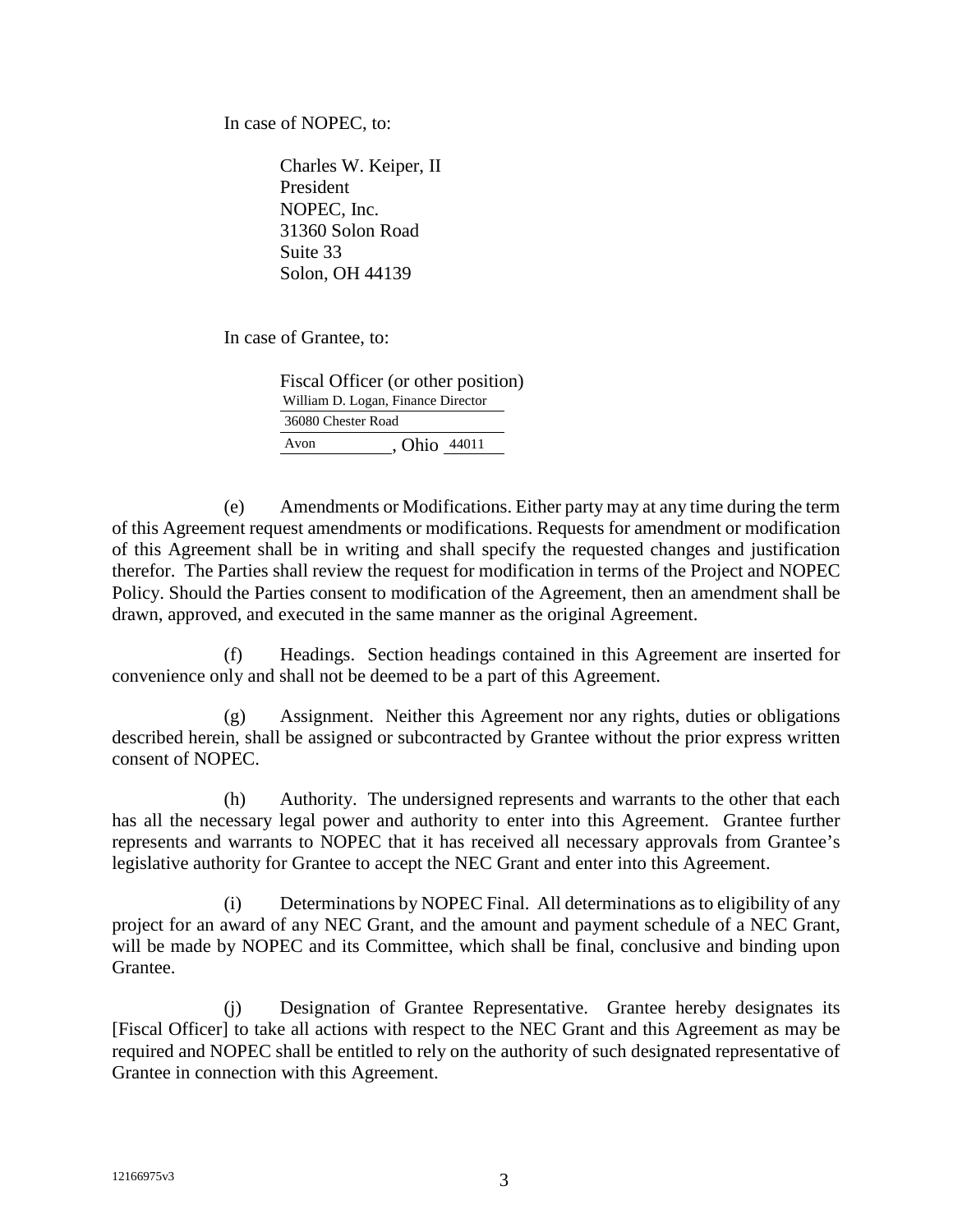(k) Marketing Consent. Grantee hereby authorizes NOPEC, Inc. and NOPEC to use information about Grantee's grant(s) and project(s) in any marketing they may conduct, and agrees to cooperate with NOPEC in connection with such marketing.

[*Signature Page to Follow*.]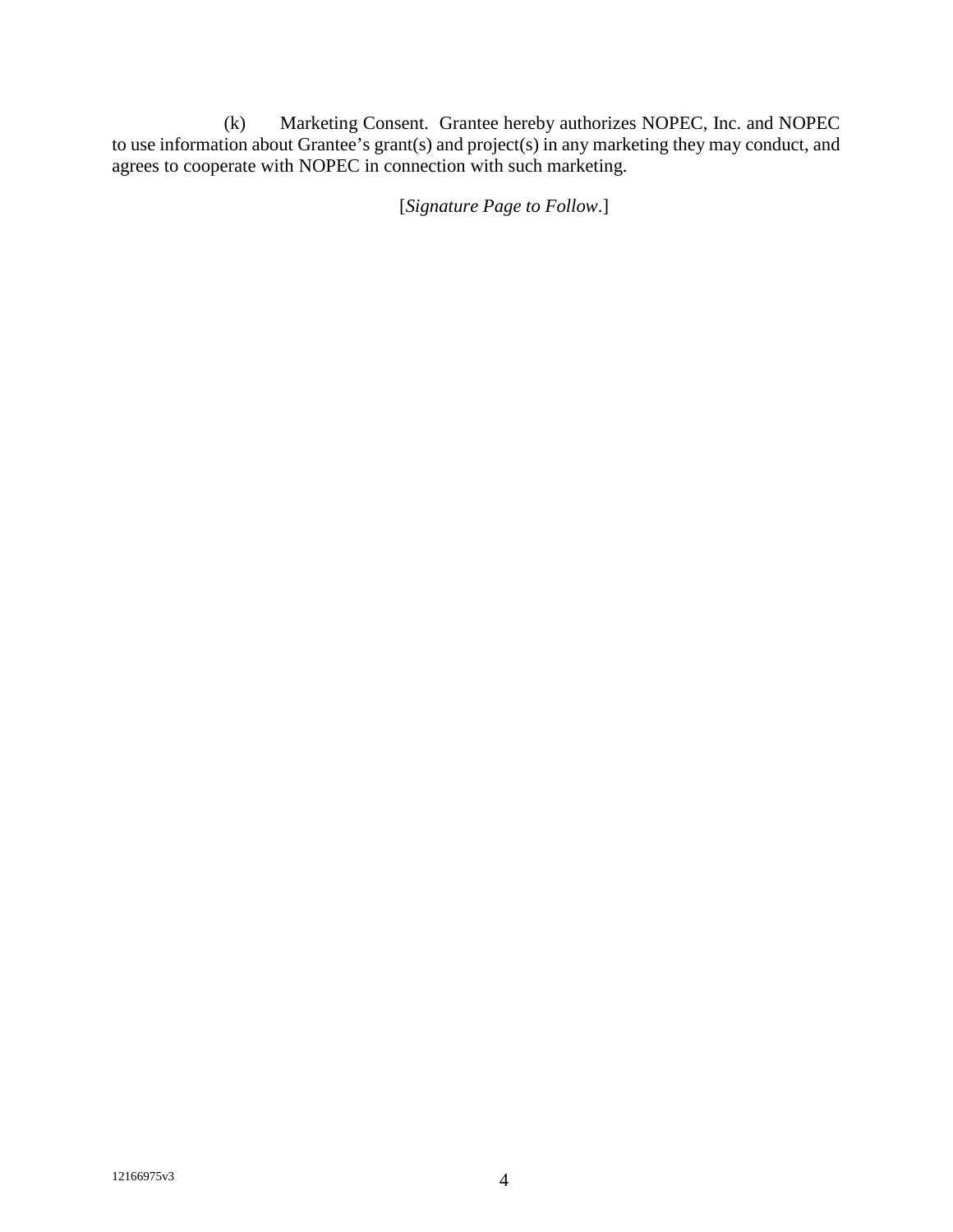**IN WITNESS WHEREOF**, the Parties hereto have executed this Grant Agreement on the last date set forth below.

| <b>GRANTEE:</b>        | NOPEC, INC.: |
|------------------------|--------------|
| City of Avon<br>, Ohio |              |
| By:<br>Bryan K. Jensen | $\rm\,By:$   |
| Its: Mayor             | Its:         |
| Date: March 12, 2018   | Date:        |

[Signature page to NOPEC Energized Community Grant Agreement.]